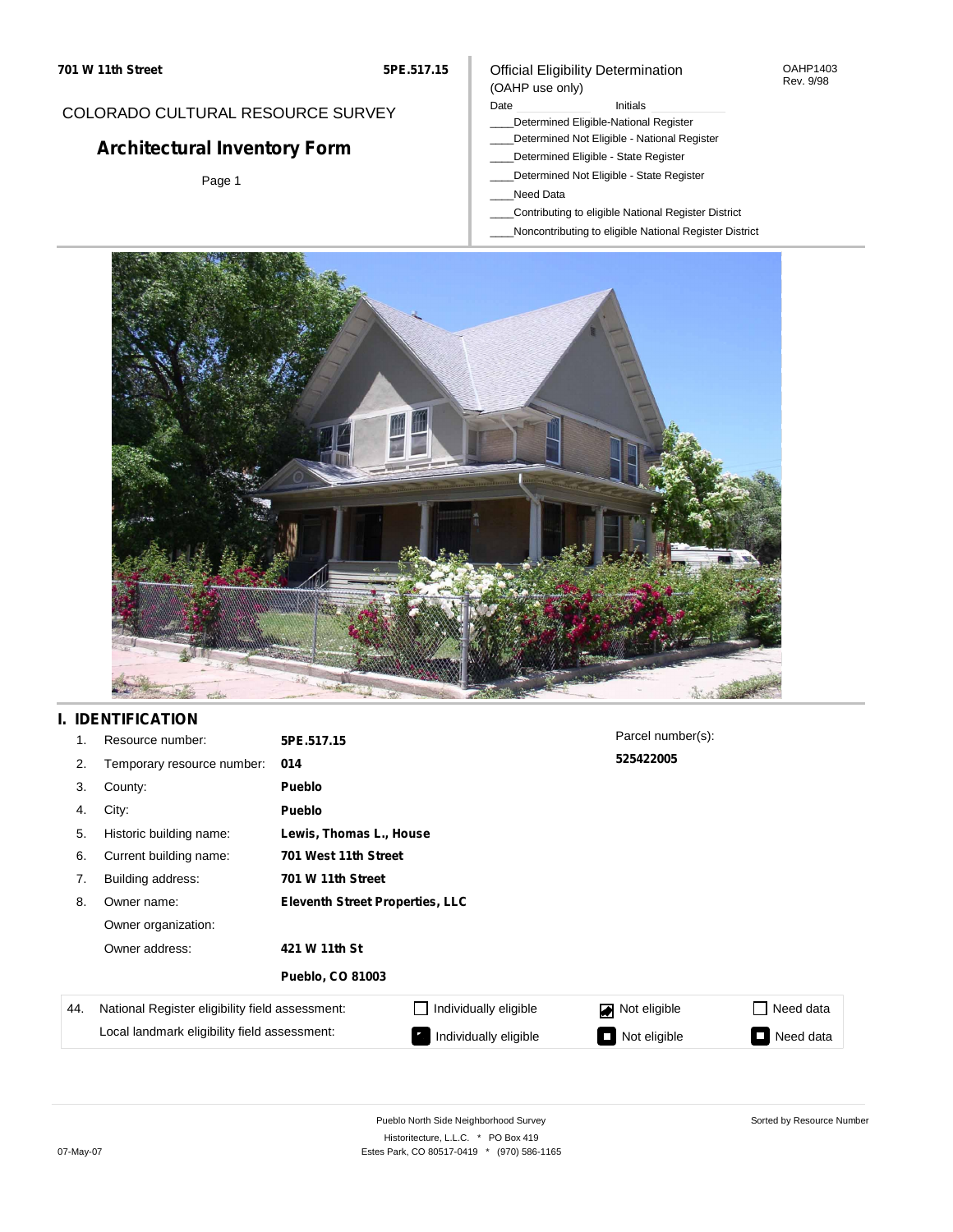Sorted by Resource Number

## **Architectural Inventory Form**

Page 2

## **II. GEOGRAPHIC INFORMATION**

| 9.              | P.M.<br>6th            | Township:<br><b>20S</b>                                       | 65W<br>Range:                   |
|-----------------|------------------------|---------------------------------------------------------------|---------------------------------|
|                 | 1/4<br><b>SW</b><br>οf | <b>SW</b><br><b>NW</b><br>1/4<br>1/4<br>of<br>of              | - SE<br>of Section<br>25<br>1/4 |
| 10 <sub>1</sub> | UTM reference zone:    | 13                                                            |                                 |
|                 | Easting:               | 533591                                                        | Northing:<br>4236439            |
| 11.             | USGS quad name:        | <b>Northeast Pueblo</b>                                       | Scale:<br>7.5                   |
|                 | Year:                  | 1961 (Photorevised 1970 and<br>1974)                          |                                 |
| 12.             | $Lot(s)$ :             | Lot 3, excluding the west 44 feet, and all of Lot 4; Block 51 |                                 |
|                 | Addition:              | <b>County Addition</b>                                        | Year of addition:<br>1869       |

13. Boundary description and justification:

The boundary, as described above, contains but does not exceed the land historically associated with this property.

Metes and bounds exist:

П

## **III. ARCHITECTURAL DESCRIPTION**

| 14. | Building plan (footprint, shape):    | Irregular Plan                       |                       |
|-----|--------------------------------------|--------------------------------------|-----------------------|
|     | Other building plan descriptions:    |                                      |                       |
| 15. | Dimensions in feet (length x width): | 1,274 square feet                    |                       |
| 16. | Number of stories:                   | 21/2                                 |                       |
| 17. | Primary external wall material(s):   | <b>Brick</b>                         | Other wall materials: |
|     |                                      | <b>Stucco</b>                        |                       |
| 18. | Roof configuration:                  | <b>Gabled Roof/Cross Gabled Roof</b> |                       |
|     | Other roof configurations:           |                                      |                       |
| 19. | Primary external roof material:      | <b>Asphalt Roof/Composition Roof</b> |                       |
|     | Other roof materials:                |                                      |                       |
| 20. | Special features:                    | Fence                                |                       |
|     |                                      | Chimney                              |                       |
|     |                                      | Porch                                |                       |

#### 21. General architectural description:

Oriented to the south, this house rests on a random-coursed, pink sandstone ashlar foundation, with single-light and 3-light hopper basement windows. A buff-color, sandstone watertable separates the foundation from the walls above it. A tan-colored brick veneer clads most of the exterior walls. Gray-painted stucco covers the faces of the pedimented gables. Horizontal, wooden-composition siding clads the front (south) porch kneewalls and a 2-story addition to the west side of the rear (north) **elevation. Windows are generally 1-over-1-light, double-hung sash, with white-painted wood frames and white, aluminum-frame storm windows. Windows opening within the brick-clad portions of the house feature buff-colored, rough-faced sandstone** sills. A large, fixed-frame window, opening to the east of the front (south) door, has a transom with diamond-shaped, leaded glass. A narrower but similar window opens to the west of the front door. Above these windows, on the front (south) facade's second story are two sets of paired, 1-over-1-light, double-hung sash windows. These windows and those in the second story of the east elevation feature diamond-shaped glazing in the upper sash. A pair of 1-beside-1-light, sliding sash windows, with white, aluminum frames, pierce the second story of the rear (north) addition. A single-story, canted bay protrudes from the north end of the east elevation. The bay features a crenellated parapet. A large, hipped-roof porch spans most of the front (south) façade and wraps around the southeast corner. The porch features gray-painted columns with ionic capitals. These columns rest on the kneewall. The porch is accessed via 5 wood steps at its westernmost end. Above the steps, a pediment emerges from the porch roof, hosting the house number in an oval border. The porch roof features a dentiled cornice with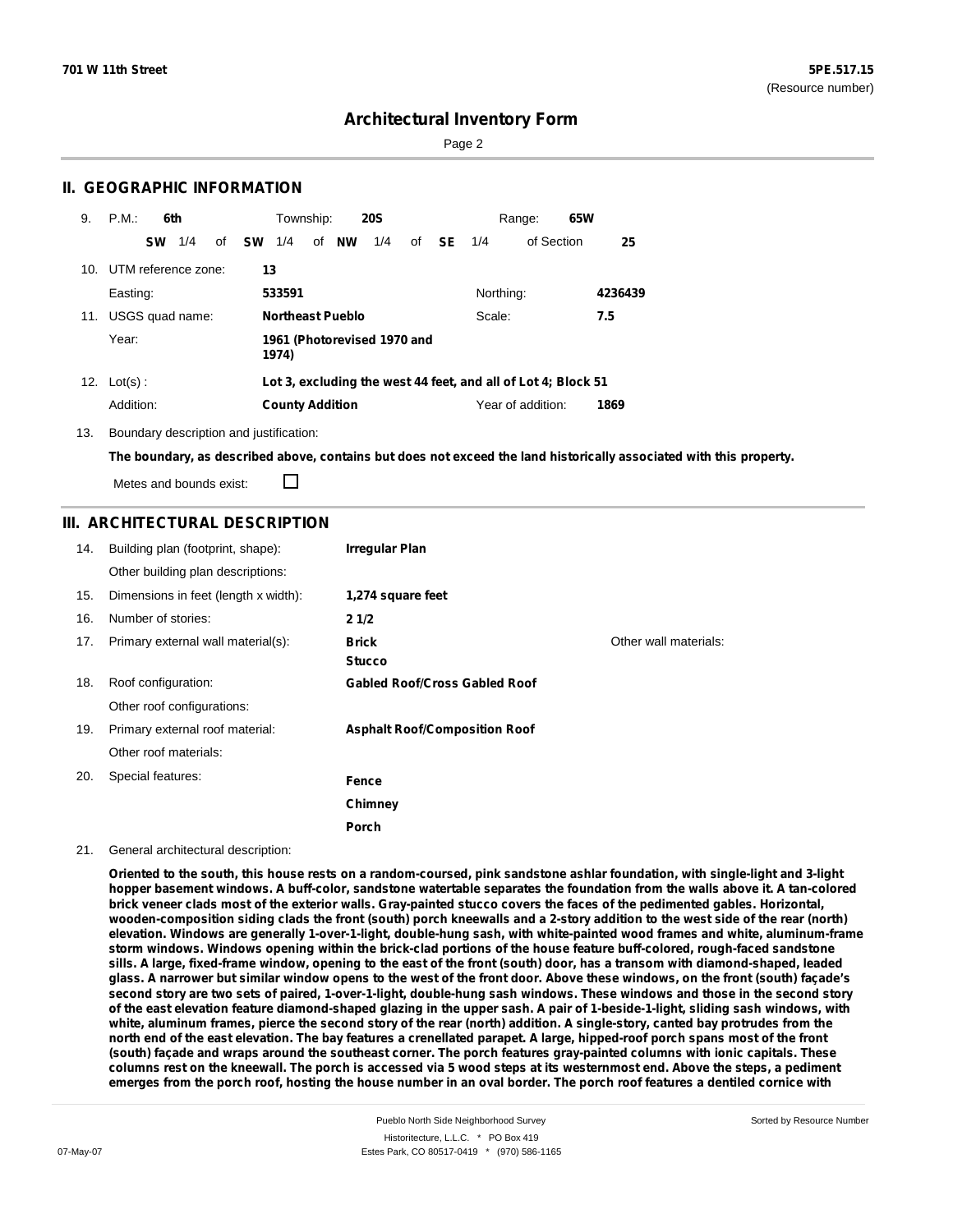Page 3

modillions lining the soffit. The front door, which opens west of center in the front (south) façade, is an oak door with an ovalshaped light. It opens behind a black, metal, security storm door. A single-light sidelight is west of the door; and a transom, with diamond-shaped, leaded glass, is above both the door and transom. A concrete ramp, with a pipe railing, approaches the front porch from the north. A red-painted wood deck protrudes from the rear (north) addition's north elevation. The deck provides access to a two-light, wood slab door. A wood staircase rises across the rear (north) elevation and provides direct access to the second story, via a doorway on the rear addition's east elevation. Gray, asphalt shingles cover the cross-gabled roof. Cream-painted beadboard soffit, with evenly spaced modillions, boxes the eaves. A gabled dormer protrudes from the west end of the roof's north slope, above the rear addition, which has a shed roof. A tan brick chimney emerges from the east**west roof ridge, west of center.**

22. Architectural style:

**Late Victorian/Edwardian** 

Other architectural styles:

Building type:

23. Landscape or special setting features:

This property is located on terrain sloping downward from north to south, with an elevation of around 4,700 feet above mean sea level. The neighborhood features modest, one- and two-story houses. A gravel-covered strip separates the pink sandstone sidewalk from the street. The house is situated on the northwest corner of West 11th and West streets. A planted grass yard surrounds the house. A chain-link fence delimits the east and south sides of the property; a wood fence lines the north side. A **gravel parking area is located behind (north and east) of the house.**

24. Associated buildings, features or objects:

| 1. Type:  | Shed                                                                                                                                                                                                                                                                          |
|-----------|-------------------------------------------------------------------------------------------------------------------------------------------------------------------------------------------------------------------------------------------------------------------------------|
| Describe: | A standard modular shed is located northwest of the house. It is a front gambreled structure<br>comprised of blue-painted, pressed sheet metal with gray trim. Dominating the front (east)<br>elevation are paired doors. A 1-over-1-light window opens in east-facing gable. |

## **IV. ARCHITECTURAL HISTORY**

| 25. | Date of Construction:  | Estimate:                        | Actual: | 1908                                                                                          |
|-----|------------------------|----------------------------------|---------|-----------------------------------------------------------------------------------------------|
|     | Source of Information: |                                  |         | Pueblo County Office of Tax Assessor. Property information card [internet].                   |
| 26. | Architect:             | unknown                          |         |                                                                                               |
|     | Source of information: |                                  |         |                                                                                               |
| 27. | Builder:               | unknown                          |         |                                                                                               |
|     | Source of information: |                                  |         |                                                                                               |
| 28. | Original Owner:        | Thomas L. Lewis                  |         |                                                                                               |
|     | Source of information: | Co. consulted 1886 through 2003. |         | Pueblo City Directory. Pueblo, Co.; Salt Lake City; Kansas City, Mo.; and others: R.L. Polk & |

29. Construction history:

According to Pueblo County tax records, this house was constructed in 1908. An analysis of the form, style, and materials corroborates this date. Recent alterations include the construction of a 2-story addition to the west end of the rear (north) elevation and a related deck and stair structure. Photographs from a 1981 survey reveal that the only aspects of the façade that have been modified since that time are the removal of unhistorical fiberglass awnings over some windows and the recladding **of the porch kneewall. The stucco dates to before at least 1981.**

30. Location: **original Date of move(s):** 

### **V. HISTORICAL ASSOCIATIONS**

| 31.    | Original use(s):     | <b>Single Dwelling</b>                |                          |
|--------|----------------------|---------------------------------------|--------------------------|
| 32.    | Intermediate use(s): | <b>Single Dwelling</b>                |                          |
| 33.    | Current use(s):      | <b>Multiple Dwelling</b>              |                          |
| $-34.$ | Site type(s):        | Residence                             |                          |
|        |                      | Pueblo North Side Neighborhood Survey | Sorted by Resource Numbe |

Historitecture, L.L.C. \* PO Box 419 07-May-07 **Estes Park, CO 80517-0419** \* (970) 586-1165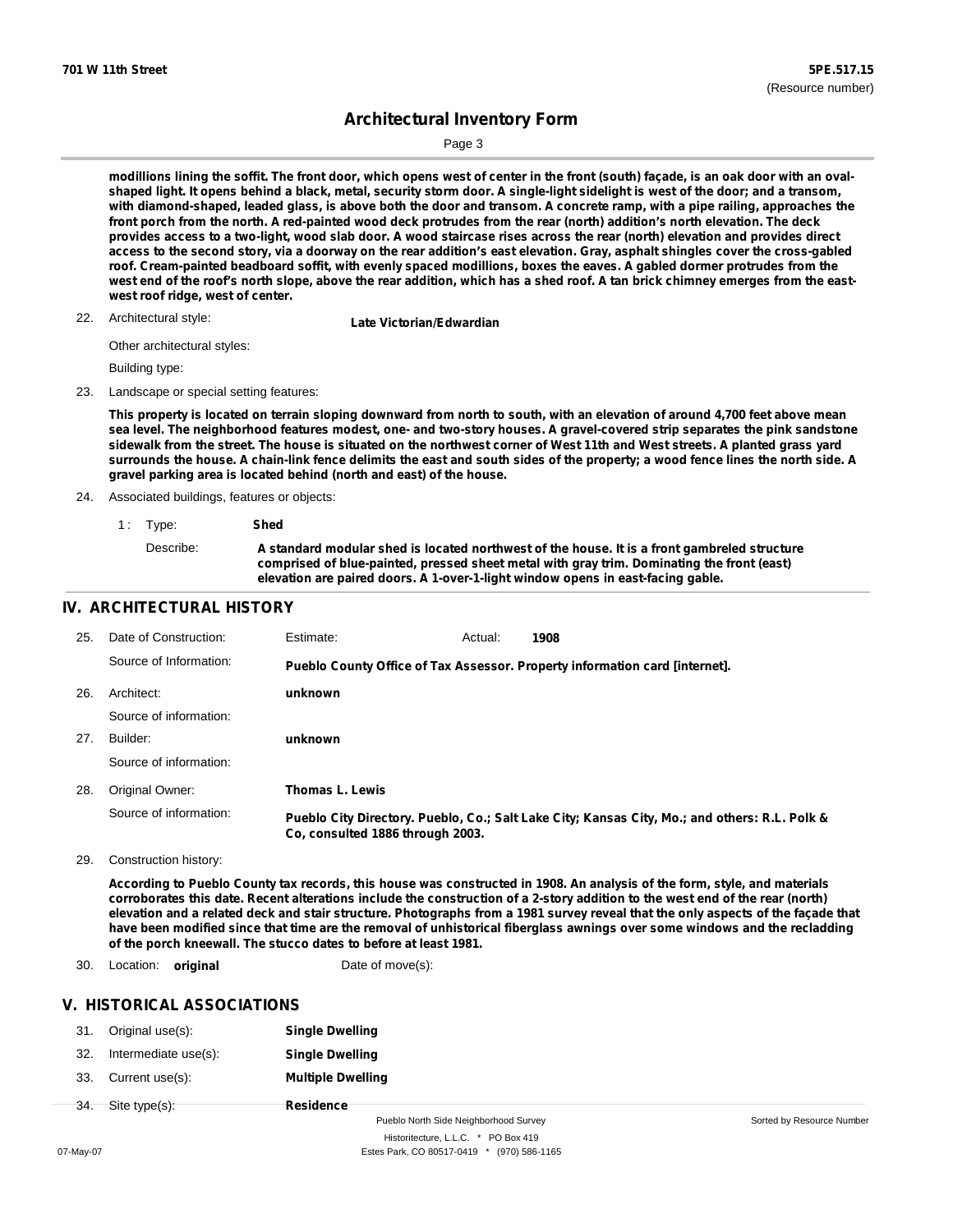Page 4

#### Site type(s): 34.

35. Historical background:

This house was constructed in 1908 for Thomas L. Lewis, cashier and later president of the Railway Building & Loan Association in Pueblo. He was born around 1869 in Texas. With his wife, Ethel Westcott Lewis, Thomas had one daughter. He **appears to have moved from this house between 1915 and 1918. Thomas Lewis died in May 1942.**

The house's next residents were Henry R. and Clara Hanson Anderson. They had six children: Mrs. E.P. Hunter, Mrs. W.L. Hyde, Mrs. Walter Radley, Mrs. Mabel Pearson, Chris Anderson, and Robert Anderson. The Andersons moved from this house prior to **1925. Clara died in 1939. Henry later resided at 517 West 19th Street. He died in 1951.**

By 1925, the owner and resident was prominent Pueblo merchant Emanuel "Eppy" Epstein. He arrived in Pueblo from Russia in 1904, and was owner of the Army and Navy Store and the Eppy Wine Company. He was a member of B'nai B'rith and congregation B'nai Jacob, of which he was charter member. Epstein was a prominent civic booster while leading and contributing to social welfare and Jewish causes. He had two daughters, Marion Goodman and Millie Grossman; and three sons, Jay L. Ambrose, Al Ambrose; and Aub Ambrose. Epstein resided in this house through the early 1930s. He died in 1949.

Around 1945, this house was briefly home to Harrison S. Phillips, an architect and builder. By 1950, Alfred L. Teter owned the house and resided here, followed by John Wesley Parsons in the 1960s. Robert L. and Dolores Hernandez purchased the house and lot in 1980, selling it 14 years later to Jo Anne King and Benn Stanley, who sold it a year later. Larry K. and Jan Faubion then owned the property until 1998, when then transferred it to the Kids Crossing organization. Kevin C. and Asia J. Wells purchased the propert in 2000. Eleventh Street Properties, LLC, bought the house and lot in 2004. It currently operates the **house as apartments.**

Sources of information: 36.

> **Munch, J. Colorado Cultural Resource Survey, Architectural/Historical Component Form (no. 618), August 1981.**

**U.S. Census of 1910. Precinct 4, Pueblo, Colorado; Roll: T624\_124; Page: 8B; Enumeration District: 156; Image: 689.**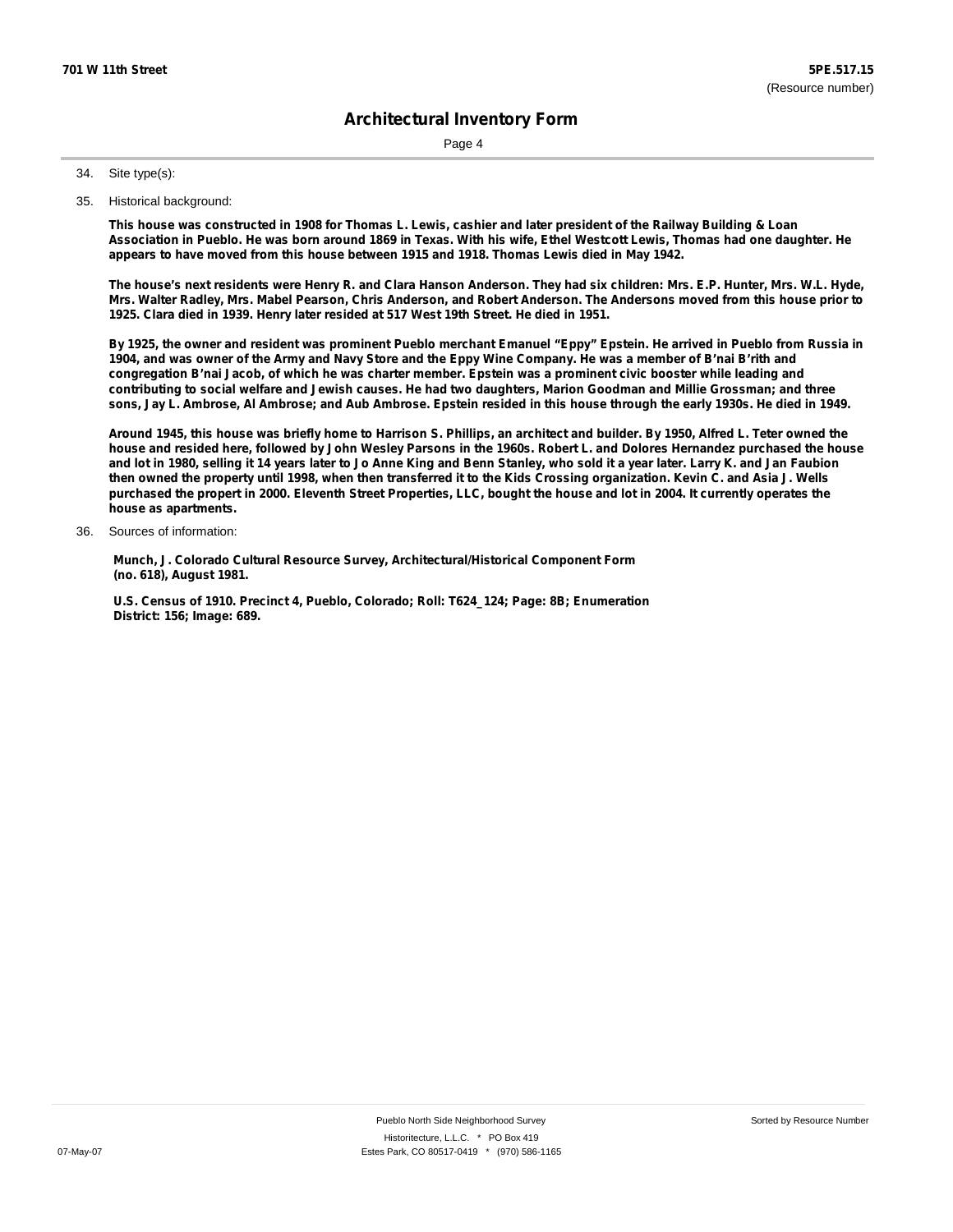Sorted by Resource Number

# **Architectural Inventory Form**

Page 5

|     | <b>VI. SIGNIFICANCE</b>                                                                                                                                                                                                                                                               |  |  |  |
|-----|---------------------------------------------------------------------------------------------------------------------------------------------------------------------------------------------------------------------------------------------------------------------------------------|--|--|--|
| 37. | Local landmark designation:<br>No<br>Yes $\Box$                                                                                                                                                                                                                                       |  |  |  |
|     | Designation authority:                                                                                                                                                                                                                                                                |  |  |  |
|     | Date of designation:                                                                                                                                                                                                                                                                  |  |  |  |
| 38. | Applicable National Register criteria:                                                                                                                                                                                                                                                |  |  |  |
|     | A. Associated with events that have made a significant contribution to the broad pattern of our history.                                                                                                                                                                              |  |  |  |
|     | B. Associated with the lives of persons significant in our past.<br>$\Box$                                                                                                                                                                                                            |  |  |  |
|     | C. Embodies the distinctive characteristics of a type, period, or method of construction, or represents the work<br>◙<br>of a master, or that possess high artistic values, or represents a significant and distinguished entity whose<br>components may lack individual distinction. |  |  |  |
|     | D. Has yielded, or may be likely to yield, information important in history or prehistory.                                                                                                                                                                                            |  |  |  |
|     | Qualifies under Criteria Considerations A through G (see manual).                                                                                                                                                                                                                     |  |  |  |
|     | Does not meet any of the above National Register criteria.                                                                                                                                                                                                                            |  |  |  |
|     | <b>Pueblo Standards for Designation:</b>                                                                                                                                                                                                                                              |  |  |  |
|     | <u>1a. History</u>                                                                                                                                                                                                                                                                    |  |  |  |
|     | Have direct association with the historical development of the city, state, or nation; or<br>$\overline{\phantom{a}}$ .                                                                                                                                                               |  |  |  |
|     | <u>1b. History</u>                                                                                                                                                                                                                                                                    |  |  |  |
|     | Be the site of a significant historic event; or<br>$\Box$                                                                                                                                                                                                                             |  |  |  |
|     | 1c. History<br>Have direct and substantial association with a person or group of persons who had influence on society.<br>$\overline{\phantom{a}}$                                                                                                                                    |  |  |  |
|     | 2a. Architecture                                                                                                                                                                                                                                                                      |  |  |  |
|     | Embody distinguishing characteristics of an architectural style or type; or<br>$\Box$                                                                                                                                                                                                 |  |  |  |
|     | 2b. Architecture                                                                                                                                                                                                                                                                      |  |  |  |
|     | Be a significant example of the work of a recognized architect or master builder, or<br>$\Box$                                                                                                                                                                                        |  |  |  |
|     | 2c. Architecture                                                                                                                                                                                                                                                                      |  |  |  |
|     | Contain elements of architectural design, engineering, materials, craftsmanship, or artistic merit which represent a<br>О<br>significant or influential innovation;                                                                                                                   |  |  |  |
|     | 2d. Architecture                                                                                                                                                                                                                                                                      |  |  |  |
|     | Portray the environment of a group of people or physical development of an area of the city in an era of history<br>$\Box$<br>characterized by a distinctive architectural style.                                                                                                     |  |  |  |
|     | 3a. Geography                                                                                                                                                                                                                                                                         |  |  |  |
|     | Have a prominent location or be an established, familiar, and orienting visual feature of the contemporary city, or<br>П                                                                                                                                                              |  |  |  |
|     | 3b. Geography                                                                                                                                                                                                                                                                         |  |  |  |
|     | Promote understanding and appreciation of Pueblo's environment by means of distinctive physical characteristics<br>or rarity; or                                                                                                                                                      |  |  |  |
|     | 3c. Geography                                                                                                                                                                                                                                                                         |  |  |  |
|     | Make a special contribution to Pueblo's distinctive character.<br>О                                                                                                                                                                                                                   |  |  |  |
|     | <b>Not Applicable</b>                                                                                                                                                                                                                                                                 |  |  |  |
|     | Does not meet any of the above Pueblo landmark criteria.<br>$\overline{\phantom{a}}$                                                                                                                                                                                                  |  |  |  |
| 39. | Area(s) of Significance:<br>Architecture                                                                                                                                                                                                                                              |  |  |  |
| 40. | Period of Significance:<br>1908                                                                                                                                                                                                                                                       |  |  |  |
| 41. | National:<br>Level of significance:<br>State<br>Local<br>$\mathcal{L}_{\mathcal{A}}$<br>У.,                                                                                                                                                                                           |  |  |  |

Pueblo North Side Neighborhood Survey Historitecture, L.L.C. \* PO Box 419 07-May-07 Estes Park, CO 80517-0419 \* (970) 586-1165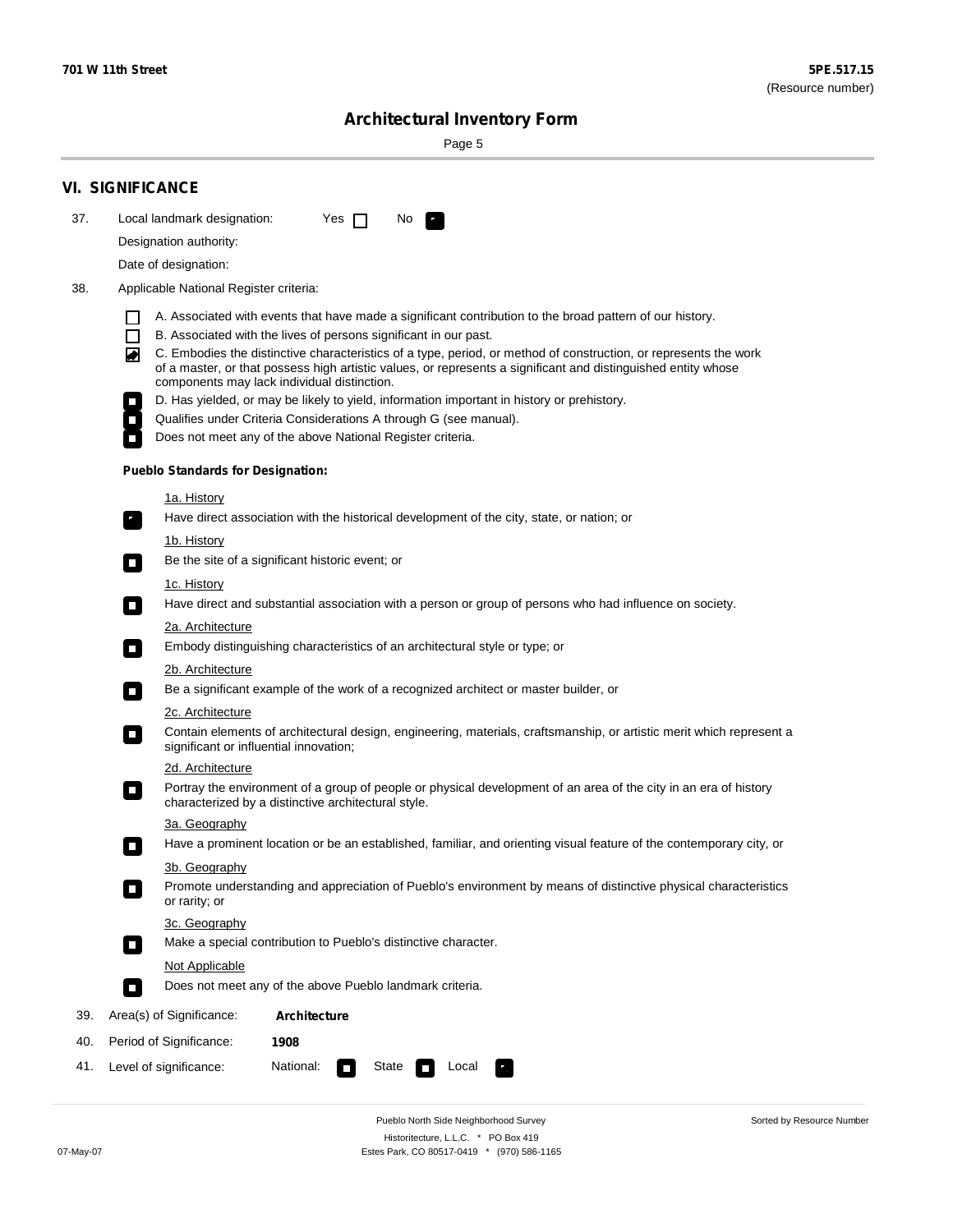Page 6

#### 42. Statement of significance:

This property is significant under Pueblo Local Landmark Criterion 1A (history) for its association with the development of **Pueblo's North Side Neighborhood, when more architecturally sophisticated buildings like this one joined the smaller,** plainer dwellings originally constructed here. It also represents the growth of a merchant-entrepreneur class in the neighborhood, symbolized by people like Thomas Lewis and Emanuel Epstein. As well, the house is significant under Local Landmark Criterion 2A (National Register criterion C--architecture) as an intact example of the Edwardian style. The levels of architectural and historical significance, combined with physical integrity, are not to the extent that this property would qualify for individual listing in the National Register of Historic Places or the Colorado State Register of Historic Properties. However, it could be eligible as a City of Pueblo Landmark for its historical associations and architecture. It is most likely a **contributing resource within any potential historic district.**

#### 43. Assessment of historic physical integrity related to significance:

Constructed around 1908, the principal building on this property exhibits a moderate level of physical integrity relative to the seven aspects of integrity as defined by the National Park Service and the Colorado Historical Society: location, setting, design, materials, workmanship, feeling, and association. The rear and east elevations have seen rather sizable additions **within the last 10 years. However, the façade remains largely unaltered since the building's construction.**

#### **VII. NATIONAL REGISTER ELIGIBILITY ASSESSMENT**

44. National Register eligibility field assessment: Local landmark eligibility field assessment:

 $\blacksquare$  Individually eligible  $\blacksquare$  Not eligible  $\blacksquare$  Need data No IT.



45. Is there National Register district potential? Yes ◚

**Pueblo's North Side Neighborhood represents the evolution of the city's professional middle and upper classes. Its diversity of architectural styles and forms directly represents the city's changing economic and cultural climates. As well, the neighborhood is distinctive because it appears to have evolved independently of the area's dominant industry, steel manufacturing.** Discuss:

> Yes Yes

No

 $No$   $M/A$ 

N/A

If there is National Register district potential, is this building contributing:

If the building is in existing National Register district, is it contributing: 46.

## **VIII. RECORDING INFORMATION**

| 47. | Photograph numbers): | <b>CD-ROM Photo Disc: North Side Photos</b><br>File Name(s): 11thstw701                                                       |
|-----|----------------------|-------------------------------------------------------------------------------------------------------------------------------|
|     | Negatives filed at:  | <b>Special Collections</b><br><b>Robert Hoag Rawlings Public Library</b><br>100 East Abriendo Avenue<br>Pueblo, CO 81004-4290 |
| 48. | Report title:        | <b>Pueblo North Side Neighborhood Survey</b>                                                                                  |
| 49. | $Date(s)$ :          | 04/28/05                                                                                                                      |
| 50. | Recorder(s):         | <b>Adam Thomas</b>                                                                                                            |
| 51. | Organization:        | Historitecture, L.L.C.                                                                                                        |
| 52. | Address:             | <b>PO Box 419</b>                                                                                                             |
|     |                      | Estes Park, CO 80517-0419                                                                                                     |
| 53. | Phone number(s):     | (970) 586-1165                                                                                                                |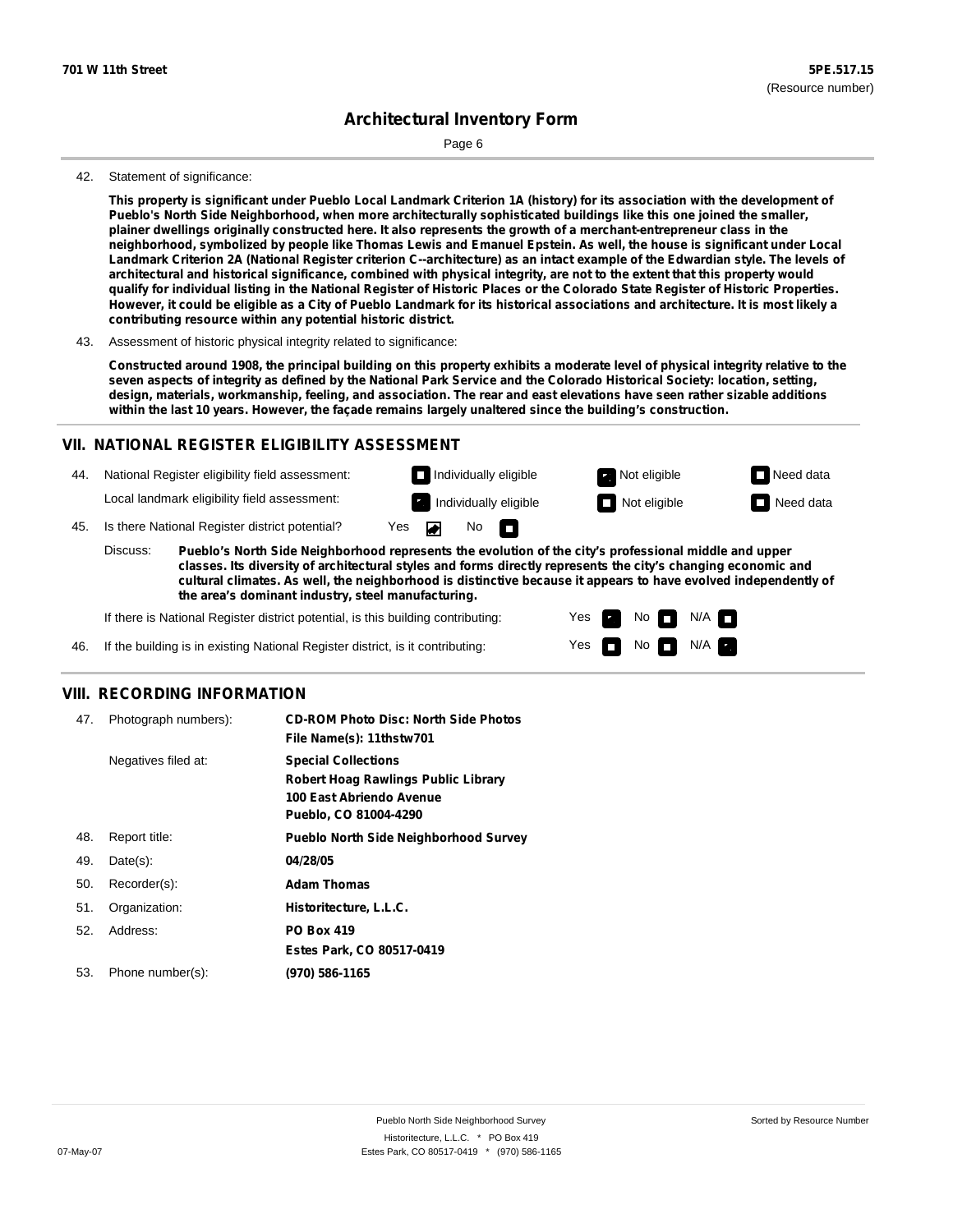Page 7